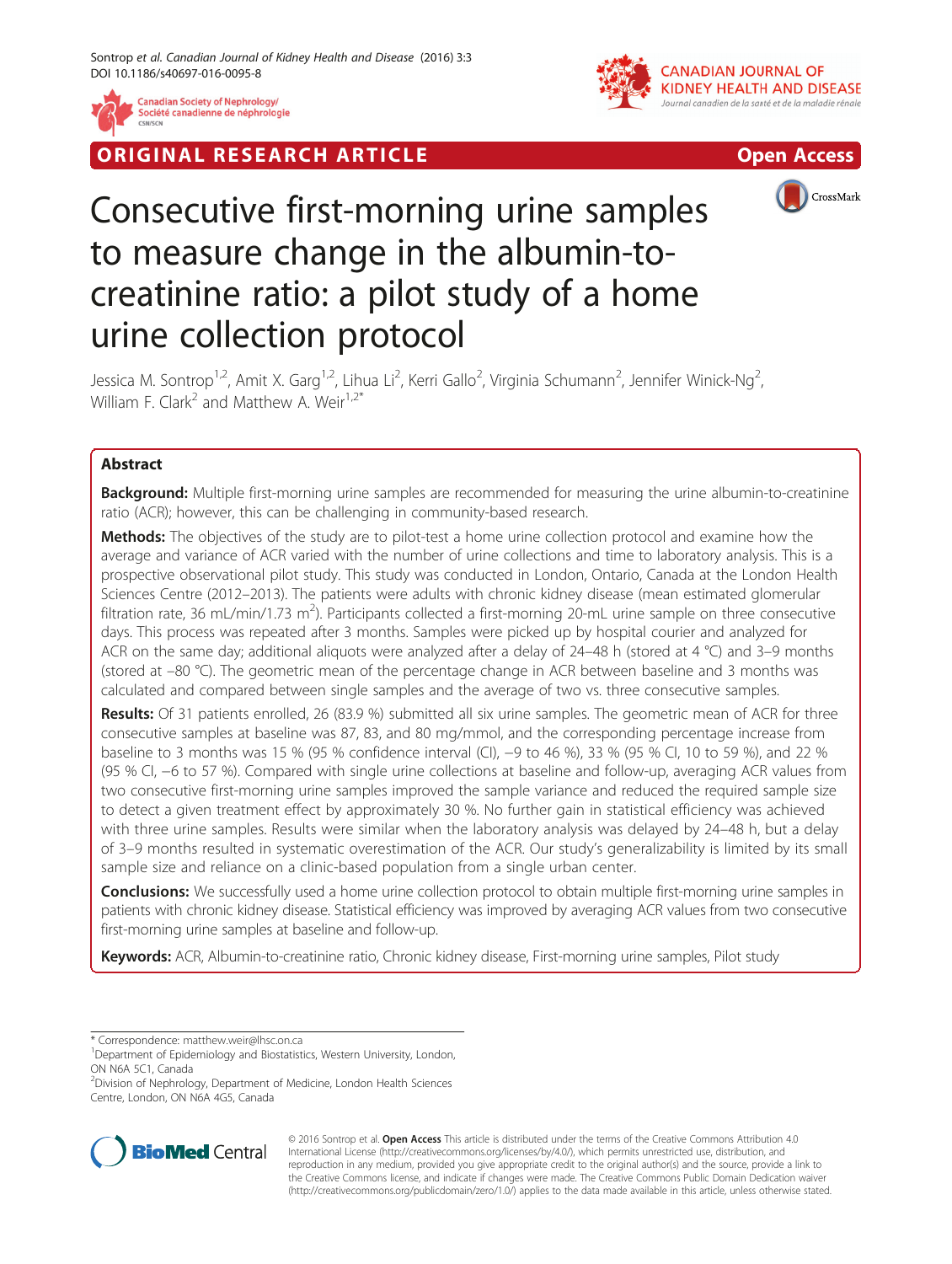# ABRÉGÉ

Mise en contexte: Le prélèvement de la première urine du matin est recommandé pour procéder à l'analyse du ratio albumine/créatinine (RAC) chez les patients atteints d'insuffisance rénale chronique (IRC). Toutefois, cette procédure représente un défi dans le domaine de la recherche communautaire.

Objectifs de l'étude: Cette étude constitue un essai pilote qui visait à établir un protocole normalisé pour la collecte d'échantillons d'urine chez les patients atteints d'IRC. Cet essai pilote avait également pour objectif de caractériser les variations dans les valeurs moyennes et les valeurs d'écart à la moyenne des RAC en fonction du nombre de prélèvements effectués et du moment où ceux-ci sont analysés en laboratoire.

Cadre et type d'étude: Il s'agit d'une étude pilote prospective réalisée par observation. L'étude s'est tenue au London Health Science Center de London en Ontario, au Canada en 2012 et 2013.

Méthode: Les participants, des adultes atteints d'IRC (débit de filtration glomérulaire moyen de 36 mL/min/1,73 m<sup>2</sup>), ont procédé au prélèvement de 20 mL de la première urine du matin durant trois jours consécutifs. La procédure a été répétée après trois mois. À chaque fois, les échantillons étaient cueillis par un messager envoyé par l'hôpital pour leur analyse du RAC le jour-même. De chacun des échantillons reçus, deux aliquots étaient prélevés pour analyse ultérieure: un premier était conservé à 4 °C pour analyse dans les 24 à 48 heures, et un deuxième était congelé à −80 °C pour analyse du RAC de 3 à 9 mois suivant le prélèvement. La moyenne géométrique des pourcentages de variation du RAC entre les valeurs mesurées le jour-même et les valeurs mesurées après 3 mois a été calculée, on l'a ensuite comparée avec le RAC des échantillons individuels avec les moyennes de RAC obtenues pour deux et trois échantillons consécutifs.

Résultats: Des 31 patients inclus dans l'étude, 83,9 % (n = 26) ont fourni les six échantillons d'urine requis pour analyse. Les moyennes géométriques des RAC pour les échantillons prélevés sur trois jours consécutifs s'élevaient à 87,83 et 80 mg/mmol, et les pourcentages correspondants à la variation entre le RAC au jour 1 et le RAC après 3 mois étaient respectivement de 15 % (95 % IC : −9 % à 46 %), de 33 % (95 % IC : 10 % à 59 %), et de 22 % (95 % IC : −6%à 57 %). En comparant les RAC des échantillons individuels au jour 1 et après 3 mois avec la moyenne des RAC de deux échantillons prélevés consécutivement, un accroissement de la variance a été observé. De plus, cette comparaison a également permis de conclure qu'il était possible de détecter un effet thérapeutique donné dans un échantillon jusqu'à 30 % moins volumineux. Aucun avantage sur le plan de l'efficacité statistique n'a été amené par l'analyse de trois prélèvements consécutifs. Enfin, les résultats d'analyse du RAC de 24 à 48 heures suivant l'arrivée des échantillons n'a offert que peu de variation en comparaison avec les valeurs obtenues au jour 1. Par contre, dans le cas des échantillons analysés après 3 à 9 mois ceux-ci ont systématiquement entraîné une surévaluation de la mesure du RAC.

Limites de l'étude: La possibilité de généralisation de la présente étude est limitée par son faible échantillonnage et par le fait qu'elle s'appuie sur une population clinique provenant d'une seule agglomération urbaine.

Conclusions: L'essai pilote mené dans le but d'établir un protocole normalisé permettant aux patients atteints d'IRC de prélever des échantillons d'urine du matin à la maison a été couronné de succès. De plus, les résultats montrent que d'utiliser les moyennes de RAC de deux échantillons prélevés consécutivement permet d'accroître l'efficacité statistique tant pour les échantillons analysés au jour 1 que lors du suivi après 3 mois.

## What was known before

Measurement of the albumin-to-creatinine ratio is hindered by substantial intra-individual variation. Obtaining multiple consecutive first-morning urine samples can improve the precision of this measure; however, because samples must be kept at 4 °C, obtaining first-morning samples from outpatients can be challenging.

## What this study adds

We used a home urine collection protocol to obtain first-morning urine samples in outpatients with chronic kidney disease (26 of 31 patients submitted all six urine samples: three at baseline and three at 3-month follow-

up). Compared to single urine collections, averaging the albumin-to-creatinine ratio from two consecutive firstmorning urine samples improved the sample variance and reduced the required sample size to detect a given treatment effect by approximately 30 %.

## Background

To determine whether an intervention can prevent endstage kidney disease or mortality, large multicenter trials with thousands of patients are typically required. However, before such trials can proceed, supporting evidence using intermediate outcomes such as albuminuria is needed. A rise in the level of albuminuria is an early indicator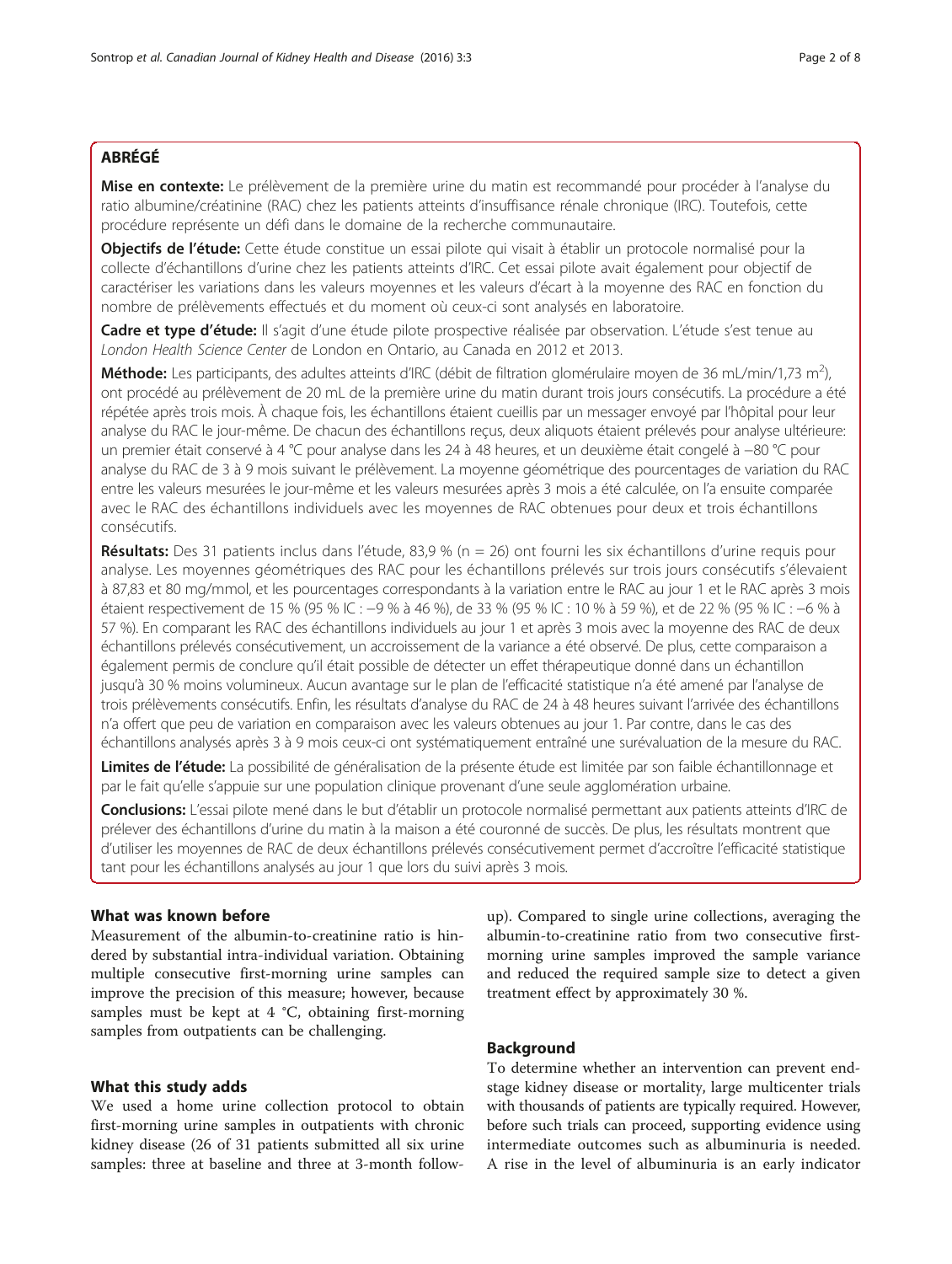of kidney disease and an established risk factor for cardiovascular disease [\[1, 2\]](#page-7-0). The change in albuminuria, usually measured by the albumin-to-creatinine ratio (ACR) in a random urine sample, is a frequent surrogate endpoint in early-phase clinical trials testing new therapies to slow the progression of kidney disease [[3](#page-7-0)–[5](#page-7-0)].

The precision of ACR measurement is reduced by substantial intra-individual variation related to diurnal and biological factors, diet and exercise, and also by factors related to sample storage and processing [[6](#page-7-0)–[8\]](#page-7-0). High variability in this outcome measure could potentially obscure a beneficial intervention effect or require larger sample sizes to see a given treatment effect, and this could substantially increase a study's costs. One solution to this problem is to obtain multiple consecutive first-morning urine samples (the first urine void after waking from sleep); ACR measured from first-morning urine samples has been shown to be comparable to the gold standard 24-h urine collection, with better precision and less intra-individual variability than random spot urine samples (which are usually collected at a clinic visit) [[7](#page-7-0)–[12\]](#page-7-0). Ideally, first-morning urine samples should be kept at 2–8 °C (to minimize the degradation of ACR which occurs at higher temperatures) [\[8](#page-7-0)]; however, this can make it challenging to obtain first-morning urine samples from outpatients in community-based research. To address this issue, we designed a home urine collection protocol modeled after a protocol developed by the National Health and Nutrition Examination Survey [\[13, 14\]](#page-7-0). Patients were instructed to collect first-morning urine samples at home (on three consecutive days), and samples were picked up by hospital courier for same-day analysis of ACR. The purpose of this study was to pilot-test this protocol to guide optimal albuminuria measurement in future randomized controlled trials. We examined how the average and variance of ACR varied with the number of urine collections and time to laboratory analysis.

#### Methods

Adult patients (age 18–80 years) attending a Chronic Kidney Disease Clinic at Victoria Hospital in London, ON (Canada 2012–2013) who met the study's eligibility criteria were invited to participate. We included patients whose most recent estimated glomerular filtration rate (eGFR) was between 20 and 60 ml/min/1.73  $m<sup>2</sup>$  and whose random urine ACR exceeded 30 mg/mmol. We excluded patients who met any of the following criteria: residence outside London, ON; enrollment in another study that could influence the data collection of this study; receipt of one or more dialysis treatments in the past month; kidney transplant recipient (or on waiting list); pregnant or breastfeeding; life expectancy less than 6 months; recent diagnosis (<6 months) with vasculitis, proliferative glomerulonephritis, or lupus nephritis or those who received intravenous cyclophosphamide in the previous 6 months; and those diagnosed with primary nephritic syndromes. The patient's healthcare provider introduced the study and interested patients spoke to the study's research assistant who explained the study, confirmed eligibility, and obtained written informed consent. Ethics approval was obtained from Western University's Health Sciences Research Ethics Board. We planned to enroll 30 patients as recommended by Julious and Moore et al. for preparatory pilot studies assessing feasibility and the estimation of continuous outcome variables for planning larger subsequent studies [\[15, 16](#page-7-0)].

### Home urine collection protocol

We created a home urine collection (HUC) protocol that was modeled after a protocol developed by the National Health and Nutrition Examination Survey [[13](#page-7-0)]. The research assistant gave each participant a re-useable carrying bag containing three pre-assembled HUC kits and a packet of detailed instructions for collection, storage, and delivery of the samples. The research assistant provided verbal, written, and visual instructions to each participant.

We asked participants to collect a 20-mL urine sample first thing in the morning for three consecutive days at baseline (Monday, Tuesday, and Wednesday) and again 3 months later. We provided patients with biohazard bags containing absorbent pads and instructed them to place their urine sample in the bag immediately after collection and seal it closed. Bags were placed in an insulated shipping container with a frozen ice pack (placed in freezer the night before). We arranged for a certified hospital courier to pick up each sample on the same morning of collection. Samples were delivered to the London Health Sciences Centre (LHSC) for processing. Each 20-mL sample was divided into multiple 1.0-mL aliquots: one aliquot was analyzed immediately (on the same day) for ACR, two aliquots were stored at 4 °C for delayed analysis at 24 and 48 h, and the fourth aliquot was stored at −80 °C for batched analysis at the study's end, approximately 3 to 9 months after recruitment was completed. This process was repeated again 3 months after baseline. Blood samples were collected at both clinic visits and analyzed for serum creatinine. eGFR was calculated using the Chronic Kidney Disease Epidemiology equation [[17](#page-7-0)]. The urine albumin-to-creatinine ratio (ACR) was analyzed using an immunoturbidimetric inhibition assay with a lower limit of detection 0.05 mg/L. All samples were analyzed at the same laboratory (London Health Sciences Centre Core Labs) on one of two Roche/ Hitachi machines with the same analyzer (the COBAS INTEGRA 800) using the Tina-quant Albumin Gen.2 reagent). Samples were centrifuged prior to analysis for 10 min at  $\geq 800$  g.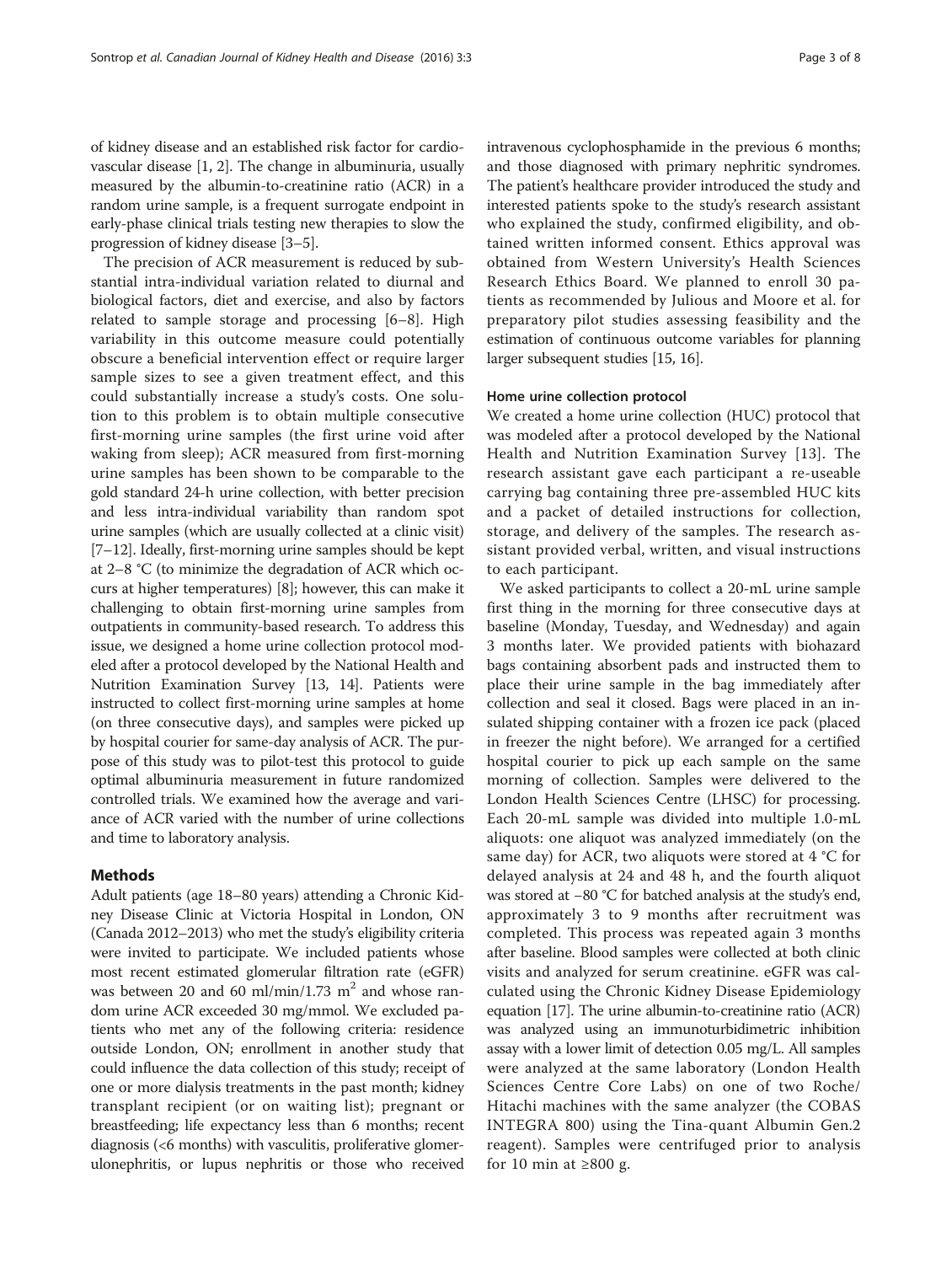#### Statistical analysis

We summarized normally distributed data using means and standard deviations (SD) and non-normally distributed data using medians and interquartile ranges (IQR). We calculated the percentage change in ACR (month 3/ baseline) for single samples and for the average of two and three consecutive samples. Because the distribution of ACR is skewed, we transformed these data using the natural logarithm and present the geometric mean of the percentage change (geometric mean,  $1 \times 100$  %; 95 % confidence intervals (95 % confidence interval (CI)) were calculated using a t value of 2.060 ( $t_{0.975}$  with 25 degrees of freedom). Our primary statistical analysis used urine ACR values obtained from the same-day laboratory analysis. To examine the effect of delayed laboratory analysis, we compared mean ACR measured on the same day of urine collection with the mean ACR measured after a delay of 24 h (stored at 4 °C), 48 h (stored at 4 °C), and 3–9 months (stored at −80 °C and analyzed in one batch). Differences in mean ACR were compared using paired  $t$  tests of the log-transformed data.

We examined the effect of averaging multiple ACR tests on sample size requirements using formulae for log-transformed data as described in Wolfe and Carlin [[18\]](#page-7-0). For these calculations, we used the standard deviation of the observed log-transformed percentage change in ACR in this study and specified between-group differences in the geometric mean of the percentage change in ACR ranging from 10 to 20 % (most physicians would view a 20 % reduction in albuminuria as evidence of a promising treatment effect; such was the case for ACE inhibitors and angiotensin receptor blockers, which were later proven to reduce the risk of mortality and end-stage renal disease) [[4](#page-7-0), [19](#page-7-0)–[21\]](#page-7-0). All analyses were performed using SAS software version 9.3 (SAS Institute Inc., Cary, NC, USA).

## Results

We enrolled 31 patients with chronic kidney disease between June 5, 2012 and December 11, 2012. Of 31 participants, 26 (83.9 %) collected all three consecutive first-morning urine samples at both baseline and 3-month follow-up and 30 (96.8 %) collected at least two first-morning urine samples at each of these time points. Characteristics of the 26 participants who provided all six urine samples are summarized in Table 1: 89 % were men and 77 % Caucasian, and the average age was 63 years (SD 14); 89 % had hypertension and 69 % had diabetes. Average eGFR at baseline was 36 ml/min/  $1.73 \text{ m}^2 \text{ (SD 15)}$ .

At baseline, mean ACRs for first-morning urine collections on days 1, 2, and 3 were 87, 83, and 80 mg/mmol, respectively, and at 3 months were 101, 110, and 97 mg/ mmol. Summary statistics are shown in Tables [2](#page-4-0) and [3](#page-4-0).

| Mean age, years (SD) [min-max]                       | 62.9 (14.0) [31-84] |  |  |
|------------------------------------------------------|---------------------|--|--|
| Men, n (%)                                           | 23 (88.5 %)         |  |  |
| Caucasian, n (%)                                     | 20 (76.9 %)         |  |  |
| Mean body mass index, $kq/m^2$ (SD) [min-max]        | 32 (6) [25-45]      |  |  |
| Mean serum creatinine, umol/L (SD) [min-max]         | 197 (74) [104-349]  |  |  |
| Mean eGFR, ml/min/1.73 m <sup>2</sup> (SD) [min-max] | 36 (15) [15-60]     |  |  |
| Mean SBP, mm Hg (SD) [min-max]                       | 140 (25) [108-192]  |  |  |
| Mean DBP, mm Hg (SD) [min-max]                       | 75 (10) [50-97]     |  |  |
| History of smoking, n (%)                            | 15 (57.7 %)         |  |  |
| Current smoker, n (%)                                | 3 (11.5 %)          |  |  |
| Primary CKD diagnosis, n (%)                         |                     |  |  |
| <b>Diabetes</b>                                      | 15 (57.7 %)         |  |  |
| Hypertension                                         | $2(7.7\%)$          |  |  |
| Interstitial nephritis                               | 3 (11.5 %)          |  |  |
| Other                                                | 6(23.1%             |  |  |
| Comorbidities, n (%)                                 |                     |  |  |
| Hypertension                                         | 23 (88.5 %)         |  |  |
| Hyperlipidemia                                       | 23 (88.5 %)         |  |  |
| <b>Diabetes</b>                                      | 18 (69.2 %)         |  |  |
| Coronary artery disease                              | $6(23.1\%)$         |  |  |
| Chronic obstructive pulmonary disorder               | 5 (19.2 %)          |  |  |
| CVA/TIA                                              | 4 (15.4 %)          |  |  |
| Peripheral vascular disease                          | $1(3.8\%)$          |  |  |
| Congestive heart failure                             | 2(7.7%)             |  |  |
| Gastric bleeding                                     | $1(3.8\%)$          |  |  |

CKD chronic kidney disease, CVA/TIA cerebrovascular accident/transient ischemic attack, eGFR estimated glomerular filtration rate, SD standard deviation

For single samples, the percentage change in ACR ranged 15 % (95 % CI, −9 to 46 %) to 33 % (95 % CI, 10 to 59 %). For the average of two consecutive samples, the percentage change in ACR was 24 % (95 % CI, 2 to 51 %), and for the average of three consecutive samples, the percentage change in ACR was 23 % (95 % CI, 0 to 50 %).

#### Effect of delayed laboratory analysis on ACR estimation

The effect of delayed laboratory analysis on ACR is summarized in Figs. [1](#page-5-0) and [2.](#page-5-0) Compared with aliquots analyzed immediately, the mean ACR of aliquots refrigerated for a period of 24–48 h was not appreciably different; however, when the laboratory analysis was delayed by 3–9 months, the mean ACR was significantly higher by 6–8 mg/mmol. For example, for the same-day analysis of the first baseline urine collection, the mean ACR was 87 mg/mmol (95 % CI, 59 to 129). When the laboratory analysis of this sample was delayed by 48 h, the mean ACR was 85 mg/mmol (95 % CI, 58 to 125), and when delayed by 3–9 months, the mean ACR was 94 mg/mmol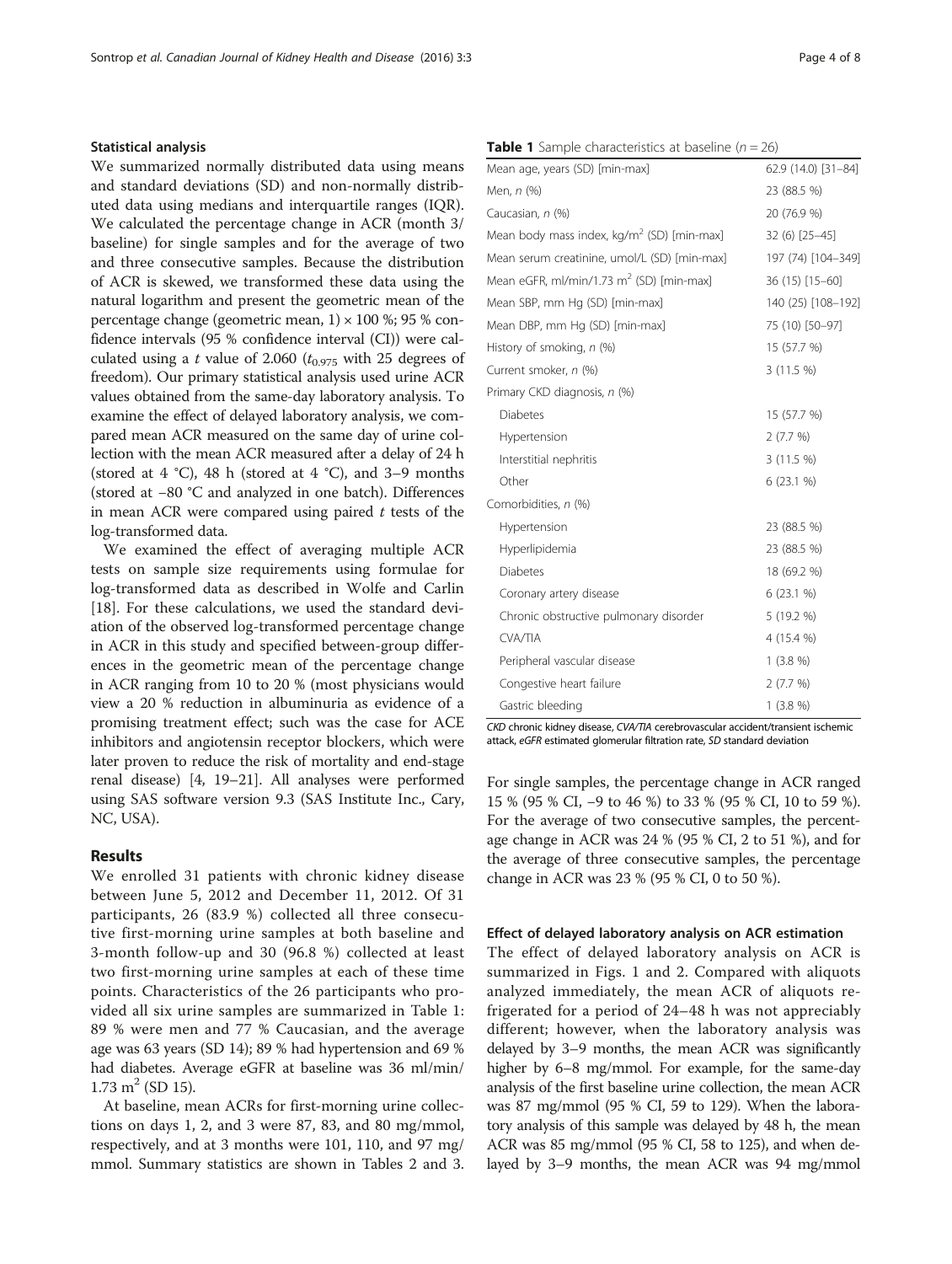| Sample collection | Median (interquartile range)<br>Geometric mean (95 % CI) |                 | Min, max |  |  |
|-------------------|----------------------------------------------------------|-----------------|----------|--|--|
| Baseline          |                                                          |                 |          |  |  |
| Day 1             | 87 (59.1 to 128.7)                                       | 104.3 (41, 163) | 15, 459  |  |  |
| Day 2             | 83 (55.6 to 124.0)                                       | 98.7 (42, 159)  | 12, 453  |  |  |
| Day 3             | 80 (52.3 to 121.0)                                       | 93.0 (35, 165)  | 11,506   |  |  |
| 3 months          |                                                          |                 |          |  |  |
| Day 1             | 101 (66.7 to 151.4)                                      | 119.3 (40, 239) | 15, 623  |  |  |
| Day 2             | 110 (73.1 to 165.9)                                      | 107.1 (62, 257) | 14, 729  |  |  |
| Day 3             | 97 (65.5 to 143.1)                                       | 102.1 (39, 246) | 15, 541  |  |  |
|                   |                                                          |                 |          |  |  |

<span id="page-4-0"></span>Table 2 Albumin-to-creatinine ratio (mg/mmol) from three consecutive first-morning urine samples collected at baseline and at 3-month follow-up ( $n = 26$ )

Samples were analyzed for the albumin-to-creatinine ratio on the same day of collection

(95 % CI, 64 to 138). A corresponding decrease in the percentage change in ACR was evident when the laboratory analysis was delayed by 3–9 months, and these differences were statistically significant. The geometric means of the percentage change are shown in Fig. [2.](#page-5-0) For the same-day analysis of the day 1 urine collections at baseline and follow-up, the percentage change was 15.2 % (95 % CI, (−9.2 to 46.1 %) and this decreased to 8.6 % (95 % CI, (−14.1 to 37.2 %) when laboratory analysis was delayed by 3–9 months.

## Effect of averaging multiple ACR tests on variability and sample size requirements

Sample size calculations for various scenarios are summarized in Table [4.](#page-6-0) The standard deviation of the log-transformed percentage change in ACR was 0.59 for the first urine sample and 0.49 for the average of two consecutive samples; averaging ACR from three samples did not substantively reduce the standard deviation (0.50). Based on these data, detecting a between-group difference of at least 15 % in the geometric mean of the percentage change in ACR would require a total sample size of at least 414 participants (for single samples collected at baseline and follow-up); this number reduces to 286 if ACR from two consecutive first-morning urine samples is averaged (at both baseline and follow-up).

Table 3 Change in the albumin-to-creatinine ratio between baseline and 3-month follow-up ( $n = 26$ )

| Number of urine samples                                                                                                                                                  | Percentage change in ACR<br>(geometric mean and 95 % CI) |
|--------------------------------------------------------------------------------------------------------------------------------------------------------------------------|----------------------------------------------------------|
| One sample <sup>a</sup>                                                                                                                                                  | 15.2 % (-9.2 to 46.1 %)                                  |
| Average of two consecutive samples <sup>b</sup>                                                                                                                          | 24.3 % (2.1 to 51.3 %)                                   |
| Average of three consecutive samples <sup>c</sup>                                                                                                                        | 22.6 % (0.0 to 50.3 %)                                   |
| ACR albumin-to-creatinine ratio<br><sup>a</sup> First urine sample<br><sup>b</sup> First and second urine samples<br><sup>c</sup> First, second, and third urine samples |                                                          |

#### **Discussion**

In this study, we successfully used a home urine collection protocol to obtain multiple first-morning urine samples in patients with chronic kidney disease. Of 31 participants, 84 % collected all three consecutive first-morning urine samples at both baseline and 3-month follow-up and 94 % collected at least two first-morning urine samples at each of these time points. We calculated the percentage change in ACR between baseline and 3-month follow-up and examined how the average and variance of ACR varied with the number of urine collections and time to laboratory analysis. The percentage change in ACR between baseline and 3 months ranged from 15 to 33 %. Averaging ACR values from two consecutive first-morning urine collections resulted in smaller standard deviations of the percentage change compared with single urine collections and reduced the required sample size by approximately 30 %. No further gain in statistical efficiency was achieved with three urine samples.

In a recent study that examined data on albuminuria from three clinical trials [[22](#page-7-0)], Kropelin et al. found that the precision of anti-albuminuric drug effects could be improved by increasing the frequency of urine collections at both baseline and follow-up and, further, by incorporating additional albuminuria measurements in between these time points: in general, the greater the number of urine collections, the greater the precision and gain in statistical power. While these data demonstrate that repeated measurements for albuminuria can lower the sample size requirements for a trial, this gain in statistical efficiency has to be balanced against the increased burden to the participant and research personnel. For a trial with three consecutive first-morning urine collections, one method of reducing participant burden might be to store urine samples in the refrigerator until the third day when a hospital courier would pick up all three samples. For this reason, we examined the effect of delaying the laboratory analysis of urine samples for ACR by 24 to 48 h (stored at 4 °C) and observed no effect on the results. While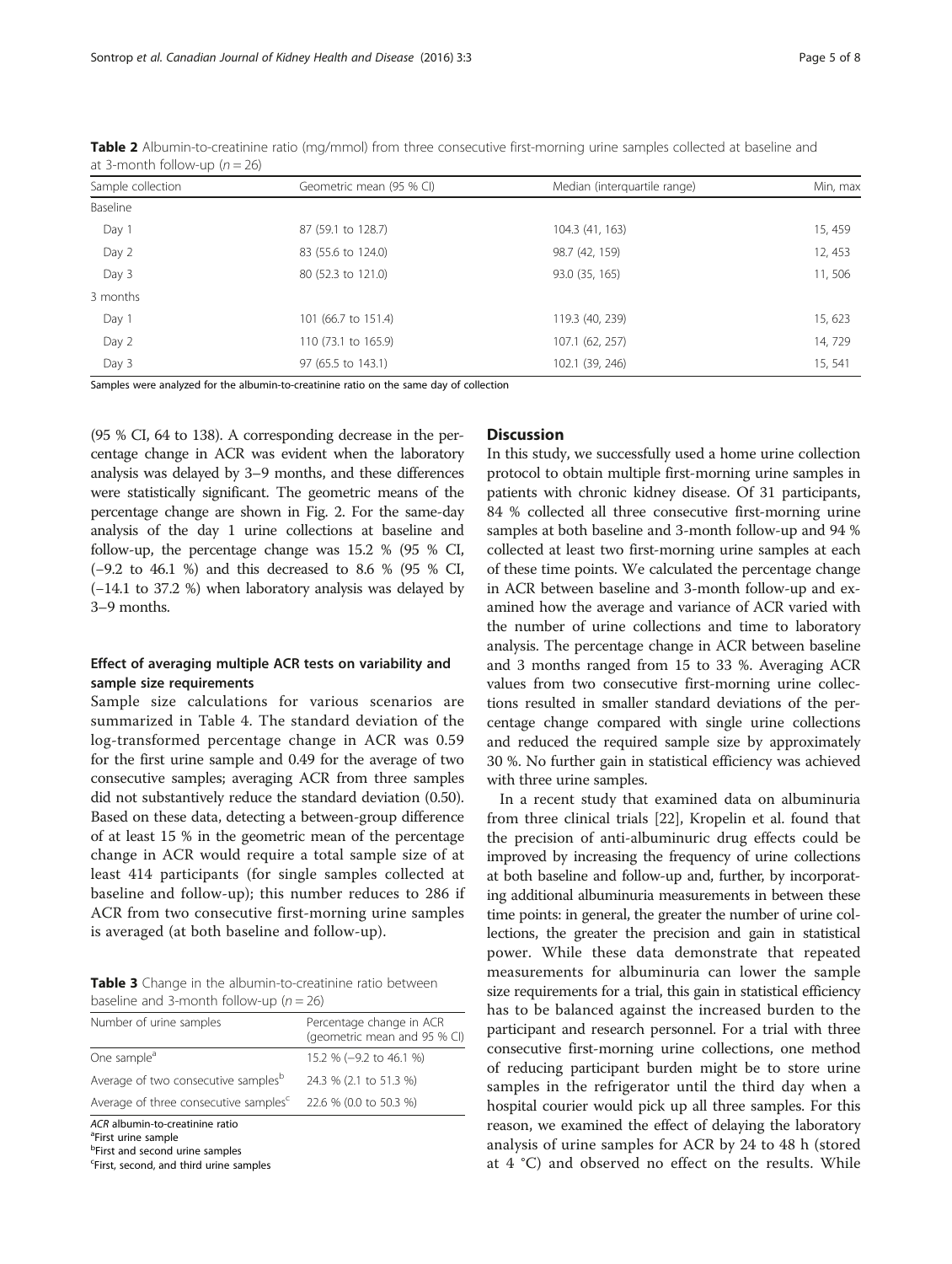<span id="page-5-0"></span>

promising, not all participants may be willing to store urine samples in their refrigerators, and this could be a potential deterrent to study participation. We found that delaying the laboratory analysis of samples by 24– 48 h (stored at 4 °C) did not affect the results; however, delaying the analysis by 3–9 months (stored at −80 °C) resulted in a systematic overestimation of ACR of approximately 8 %. The latter observation contrasts to previous studies which found either no change in ACR [[23](#page-7-0)–[25](#page-7-0)] or a 10 % decrease after long-term storage of frozen samples [\[26](#page-7-0)–[28](#page-7-0)]. While a detailed investigation into the effects of sample processing on ACR measurement was beyond the scope of this study, others have shown that laboratory assay parameters (which are not

standardized across laboratories) can affect ACR measurement. These factors include freezing and thawing protocols, type of assay tube (glass, polystyrene, and polypropylene), mixing protocols before and after freezing (e.g., hand inversion, vortex-mixing, centrifuging), storage temperature (falsely low albumin concentrations have been reported for samples stored at −20 °C [[27](#page-7-0)–[29\]](#page-7-0)), sample pH (where urine alkalinization to pH >8.0 can prevent sample degradation during long-term frozen storage at −20 °C [[30\]](#page-7-0)), and type of assay (e.g., radioimmunoassay, immunoturbidimetric, enzyme-linked immunosorbent) [[29\]](#page-7-0). As well, samples with higher albumin concentrations at baseline may be less affected by long-term storage [[26](#page-7-0), [27, 30-32](#page-7-0)]. For these

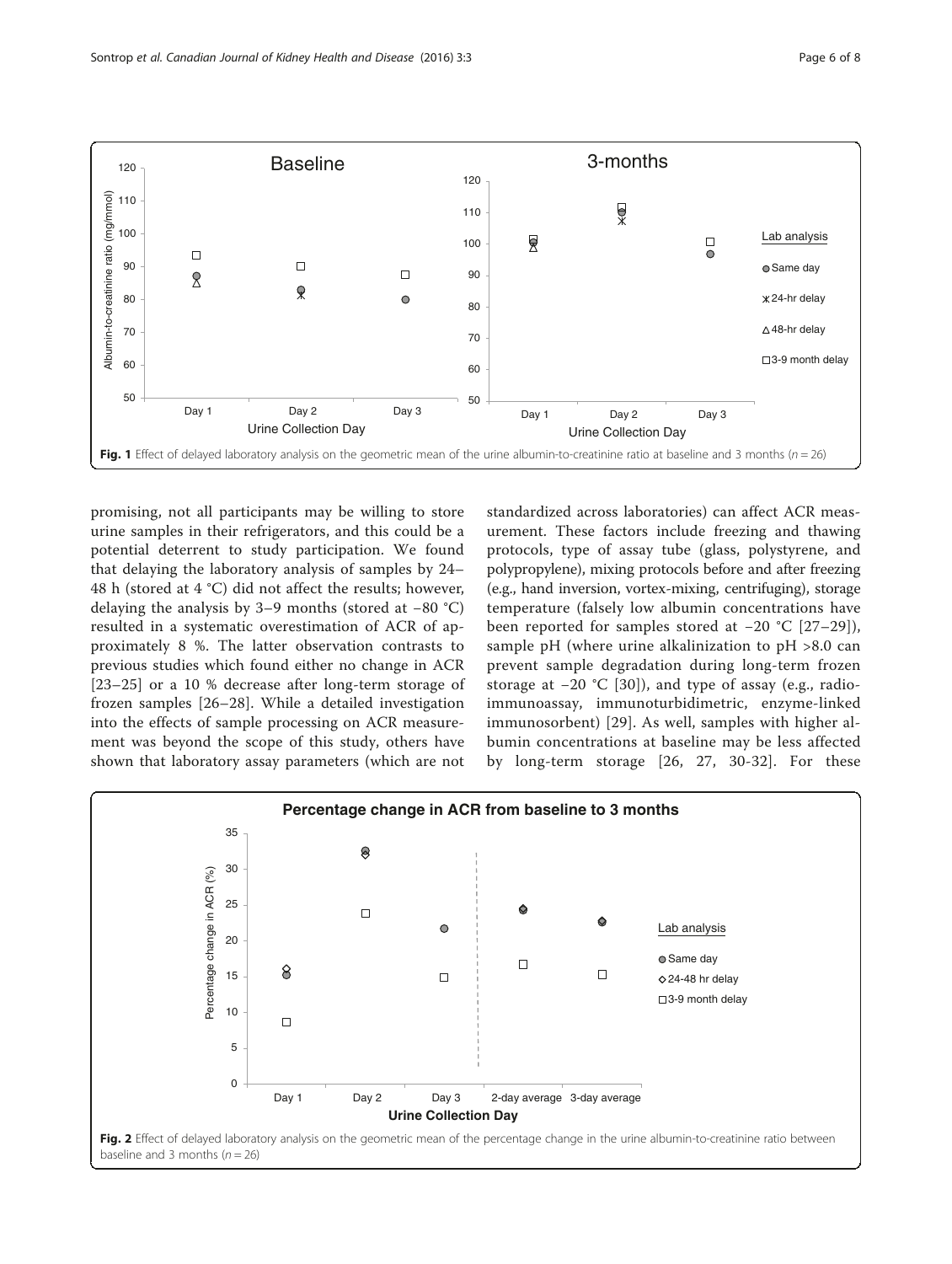| change in ACR under different scenarios                                                                            |      |                                                 |      |      |  |  |  |  |
|--------------------------------------------------------------------------------------------------------------------|------|-------------------------------------------------|------|------|--|--|--|--|
|                                                                                                                    |      | Minimum detectable difference between<br>groups |      |      |  |  |  |  |
| Number of urine samples at each time point (baseline and follow-up) Log-scale standard deviation <sup>a</sup> 10 % |      |                                                 | 15 % | 20 % |  |  |  |  |
| One sample                                                                                                         | 0.59 | 984                                             | 414  | 220  |  |  |  |  |
| Average of two consecutive samples                                                                                 | 0.49 | 678                                             | 286  | 152  |  |  |  |  |
| Average of three consecutive samples                                                                               | 0.50 | 706                                             | 298  | 158  |  |  |  |  |

<span id="page-6-0"></span>Table 4 Total sample size needed to detect a 10 to 20 % difference between two groups in the geometric mean of the percentage change in ACR under different scenarios

Based on a type I error of 5 % and power of 80 %

<sup>a</sup>Standard deviation of the log-transformed percentage change in the albumin-to-creatinine ratio between baseline and 3-month follow-up

reasons, consensus recommendations are that urine samples should be analyzed for ACR within 1 week of collection (stored between 2–8 °C) [[31](#page-7-0), [33\]](#page-7-0).

In our study, we found that averaging ACR values from two consecutively collected first-morning urine samples reduced the required sample size by approximately 30 %, where the total number of participants needed to detect a difference of at least 15 % was 414 for single samples and 286 for the average of two samples. These calculations were based on log-transformed data using the standard deviation of the log-transformed percentage change in ACR [[18\]](#page-7-0). Sample size estimates based on un-transformed data were twice as high as estimates based on log-transformed data. For a study where the primary outcome is the difference between two means with skewed distributions, the log transformation is preferred over other types of transformations for reasons of interpretability because unlike other transformations, log-transformed data can be back-transformed to provide an interpretable 95 % confidence interval for the difference in geometric means [[34](#page-7-0)]. For example, taking the anti-log of the confidence limits provides the 95 % confidence interval for the ratio of two geometric means (where the difference between the logarithms of two geometric means equates to the logarithm of their ratio) [\[35\]](#page-7-0). Although the log transformation is preferred for reasons of interpretability, the suitability of the transformation should always be assessed by examining the shape of the distribution after transformation and the variance ratio between comparison groups [[34](#page-7-0)].

The strengths of our study are that it evaluates a simple highly utilized readily available laboratory test and includes the use of multiple methods to reduce intra- and interindividual variations of ACR. Because urine protein concentration can vary with physical activity, diurnal factors, diet, and hydration, we used multiple consecutive first-morning samples. To minimize the effects related to laboratory analysis (e.g., calibration, assays, reagents, and detection levels), all samples were analyzed at the same laboratory [\[36\]](#page-7-0), and since urine protein is known to degrade at higher temperatures and over time, we ensured that samples were stored at 4 °C and analyzed on the same day of collection for our primary analysis, as recommended [[31](#page-7-0), [33](#page-7-0)]. The

major limitation of this study is its small sample size, which may have resulted in an overestimation of ACR variability; others have shown that the effect of intraindividual ACR variability is minimized with larger sample sizes [\[6](#page-7-0)]. Further, the variability of ACR decline may vary with baseline ACR, CKD stage, and primary cause of chronic kidney disease; however, our study was not designed nor powered to examine these questions. As well, our findings are based on pilot data from a small clinic-based sample from a single center and thus may not be broadly generalizable. Although our home urine collection protocol worked well in this urban population (where all participants were residents of London, Ontario, and urine samples were picked up by hospital courier), including participants from rural areas would require different arrangements for sample pick up. As well, our study sample was 88.5 % male, which is notably higher than the typical 2:3 male-to-female ratio seen in chronic kidney disease populations at our center [\[37](#page-7-0)] and elsewhere [[6, 30\]](#page-7-0). It is not clear whether this discrepancy is related to the study protocol or is simply a random effect of the small sample size.

#### Conclusions

We successfully used a home urine collection protocol to obtain multiple consecutive first-morning urine samples in outpatients with chronic kidney disease. Variability in the percentage change in ACR was reduced when ACR from two consecutive first-morning urine samples was averaged (compared with single urine collections). No further reduction in sample variability was achieved with three consecutive samples. In clinical trials using percentage change in ACR as an endpoint, statistical efficiency may be improved by averaging ACR from two consecutive first-morning urine samples at both baseline and follow-up.

#### Competing interests

The authors declare that they have no competing interests. The results presented in this paper have not been published previously in whole or part.

#### Authors' contributions

Each author contributed to the conception and design of the study and interpretation of the data. All authors revised it critically for important intellectual content. All authors gave final approval of the version to be published.